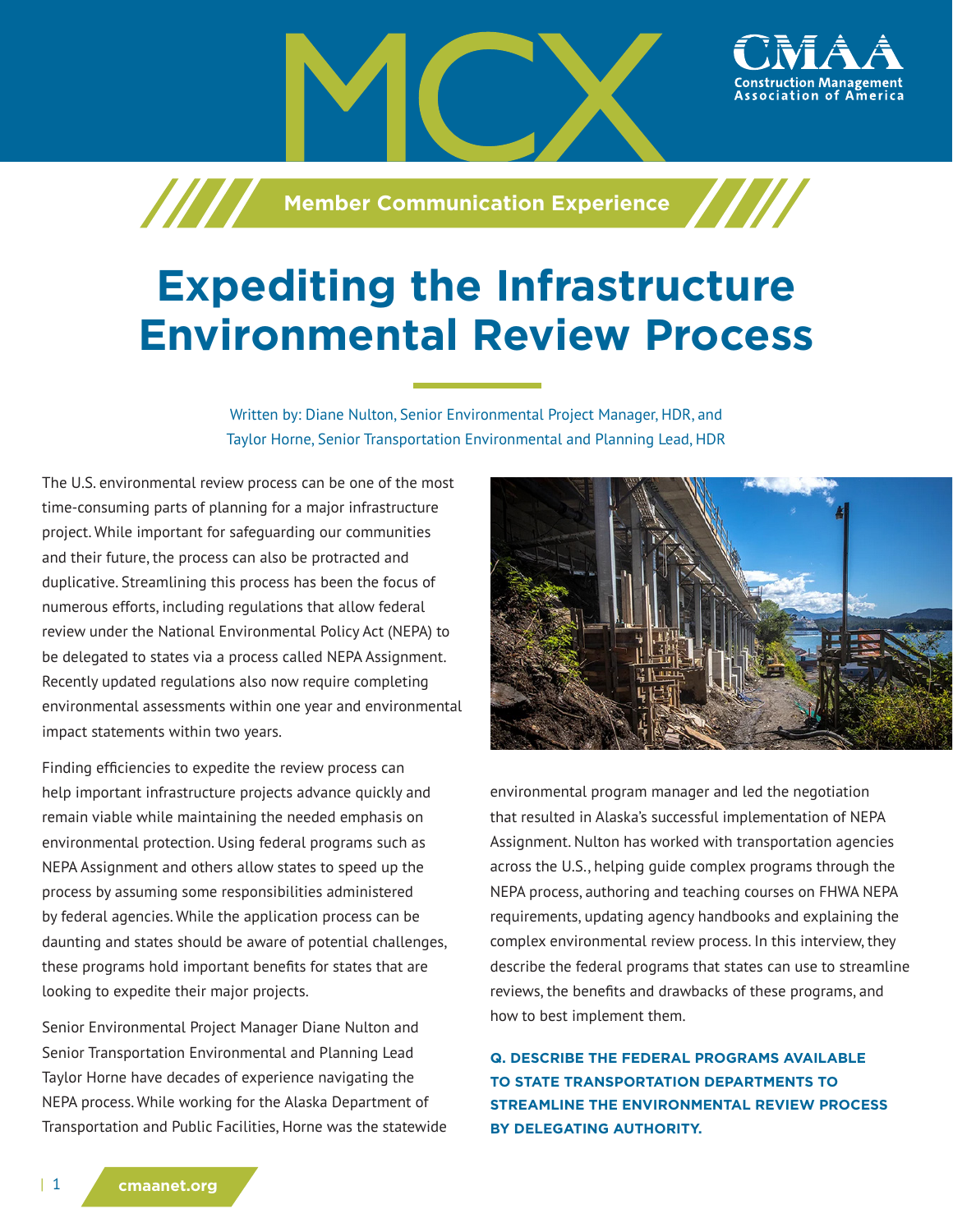Horne: Until recently, there were two main programs that allow a state transportation agency to assume the federal government's responsibility for completing the environmental process under NEPA.

- » **NEPA Assignment (23 U.S.C. 327):** Formally known as the Surface Transportation Project Delivery Program, this program allows states to take on all classes of actions under NEPA, including EAs and EISs. States are assigned the environmental review responsibilities of federal agencies. The requirements for review are the same, but the state is responsible for completing that review, rather than a federal agency such as the Federal Highway Administration, the Federal Transit Administration, or the Federal Railroad Administration.
- » **CE Assignment (23 U.S.C. 326):** This program allows state transportation agencies to take over approving categorical exclusion determinations, finding that specific actions will have no significant effect on the environment, and therefore, neither an EA nor an EIS is required. Most projects  $-90-95%$   $-$  are covered by categorical exclusions. Under the CE Assignment program, federal agencies are still responsible for overseeing EAs and EISs. With fewer requirements and covering most projects, the CE Assignment program has been used in the past as a stepping stone of sorts to taking part in the full NEPA Assignment.

To date, seven states have assumed full NEPA Assignment responsibility — California, Texas, Ohio, Florida, Utah, Alaska, and Arizona. An eighth state, Nebraska, has taken on CE Assignment and full NEPA Assignment is well underway.

Nulton: In December 2020, a third program was added to CE



Assignment and NEPA Assignment: The Eliminating Duplication of Environmental Reviews pilot program. This new program builds on the same theme as CE and NEPA Assignment, giving states more responsibility in the review process.

Some states have their own state-level environmental review laws in addition to following the federal NEPA law. In these instances, the state requirements may be more or less stringent than the federal requirements and the same documentation may end up being prepared twice — once for state requirements and once for federal requirements, especially if the class of action (CE, EA or EIS) is different for the state vs the federal laws. In the new pilot program, the federal government will accept up to two states that will be allowed to use their state process to satisfy both state and federal requirements, greatly reducing duplication. To qualify, states choosing to pursue the program would need to show that their state procedures are as stringent, or more stringent, than the federal procedures. Importantly, for any state considering this program, states must already be taking part in the NEPA Assignment program.

#### **Q. WHAT ARE THE BENEFITS OF USING ONE OF THESE FEDERAL PROGRAMS?**

Nulton: Any state transportation agency, like a state DOT, that receives federal funding for a project must complete the NEPA process. Often, that can be a long and cumbersome process with many approvals along the way. In most cases, the state DOT and federal agency reviews of information and documentation are sequential rather than concurrent. One major advantage of these assignment programs is that they eliminate a step in the review and approval process, which means less paperwork and less review, revision, and backchecking time. And any time you're saving time, you're ultimately saving money.

The time savings can be significant. In California, for example, the state's 2019 report on their NEPA Assignment shows draft EA/EIS approvals are completed 12 to 25 months faster compared with approvals before it started the program.

Horne: Taking advantage of one of these programs puts the states in the driver's seat. They allow a state DOT to directly consult and negotiate with federal agencies acting as a lead agency themselves rather than using the FHWA or another

| 2 **cmaanet.org**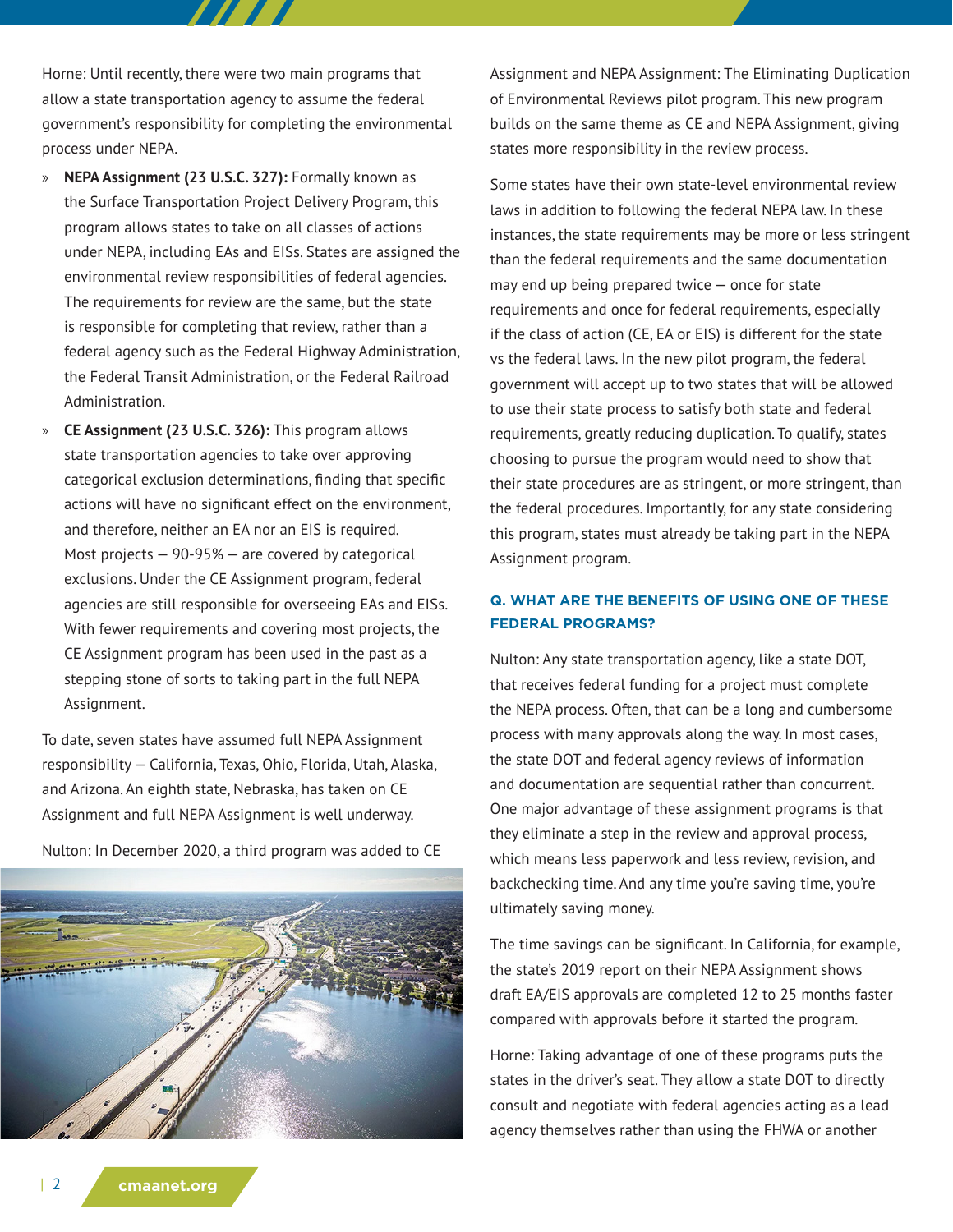funding agency as an intermediary. It gives states a seat at the table during discussions with federal agencies and a direct line of communication.

777 T

More control can also mean more flexibility. When recently overseeing the NEPA Assignment program in Alaska, one of the biggest benefits I observed was the ability to innovate without having to ask FHWA for permission on every adjustment. The environmental requirements we met did not change, but how we met them — the procedures and forms and processes could flex and become more efficient.

NEPA Assignment also helped deliver more transportation benefits to the public sooner. If you can complete major projects faster and cheaper, there's more capacity in your pipeline. And that means there should be more federal aid available for other projects.

# **Q. WHY HAVEN'T MORE STATES USED THEM? WHAT ARE THE DRAWBACKS OR HURDLES?**

Nulton: The hesitations can vary. In the case of this new pilot program, it requires state environmental requirements that are stricter than federal requirements and a current NEPA Assignment agreement. Only seven states currently have full NEPA Assignment and not all of those have state environmental regulations that are as strict or more so than federal requirements.

When pursuing CE or NEPA Assignment, some states may have a great relationship with their federal agency contacts and may not want to put in the time and effort to change a process that seems to be working well already. Depending on the state, some also deal with the EA/EIS process much less often, with a handful of projects every few years, making the benefits less appealing.

Horne: The whole application process is a large hurdle, as it's complicated and requires an upfront investment to complete. Relying on the expertise of those who have gone through it before and understand the process will help, but it will still require a concerted effort on the part of state leadership.

A major concern for many states is the required limited waiver of sovereign immunity. This action, which typically requires legislative approval, means states can then be sued in federal court for their NEPA actions and decisions. Because this waiver must be passed by legislators who are likely not familiar with the particulars of infrastructure environmental review, it can require some political savvy, some explaining of exactly what is involved in this program and some patience.

# **Q. WHAT'S THE GENERAL PROCESS OF APPLYING FOR THESE PROGRAMS AND HOW LONG DOES IT TAKE?**

Nulton : The process starts with waiving the sovereign immunity for the narrow purpose of these programs. After that, the state submits a letter of interest to the U.S. Department of Transportation.

A federal team then visits the state to explain the program and requirements in more detail. From there, the state is required to complete a meticulous application that shows it is capable of taking on the federal NEPA duties. The state DOT must demonstrate that it has the right number of staff, an independent decision-making structure, proper training, and knowledge of the process, and the right quality assurance/ quality control structures in place.

Horne : After the initial letter of interest, a public comment period is held on the draft application before a final application and decision. Following that decision, the final step is negotiating a detailed memorandum of understanding that lays out the specific requirements and responsibilities of each party. These negotiations can take quite a while and are often facilitated with the help of an outside consultant and legal expert.

Altogether the process of applying for and implementing NEPA Assignment can take up to two years or more. The process of applying for CE Assignment is typically shorter and for that reason it is sometimes used as a first step prior to seeking full NEPA Assignment.

## **Q. WHERE CAN STATES BENEFIT FROM ASSISTANCE IN THE APPLICATION PROCESS?**

Nulton : To begin with, in big picture strategy. Organizing and planning the complex application process can be a challenge in itself. To help clients prepare, we recommend a facilitated workshop to help leaders prepare for the NEPA Assignment application process and map out a plan. This approach has been successful for the states we have helped.

To successfully take on the NEPA decision-making role, the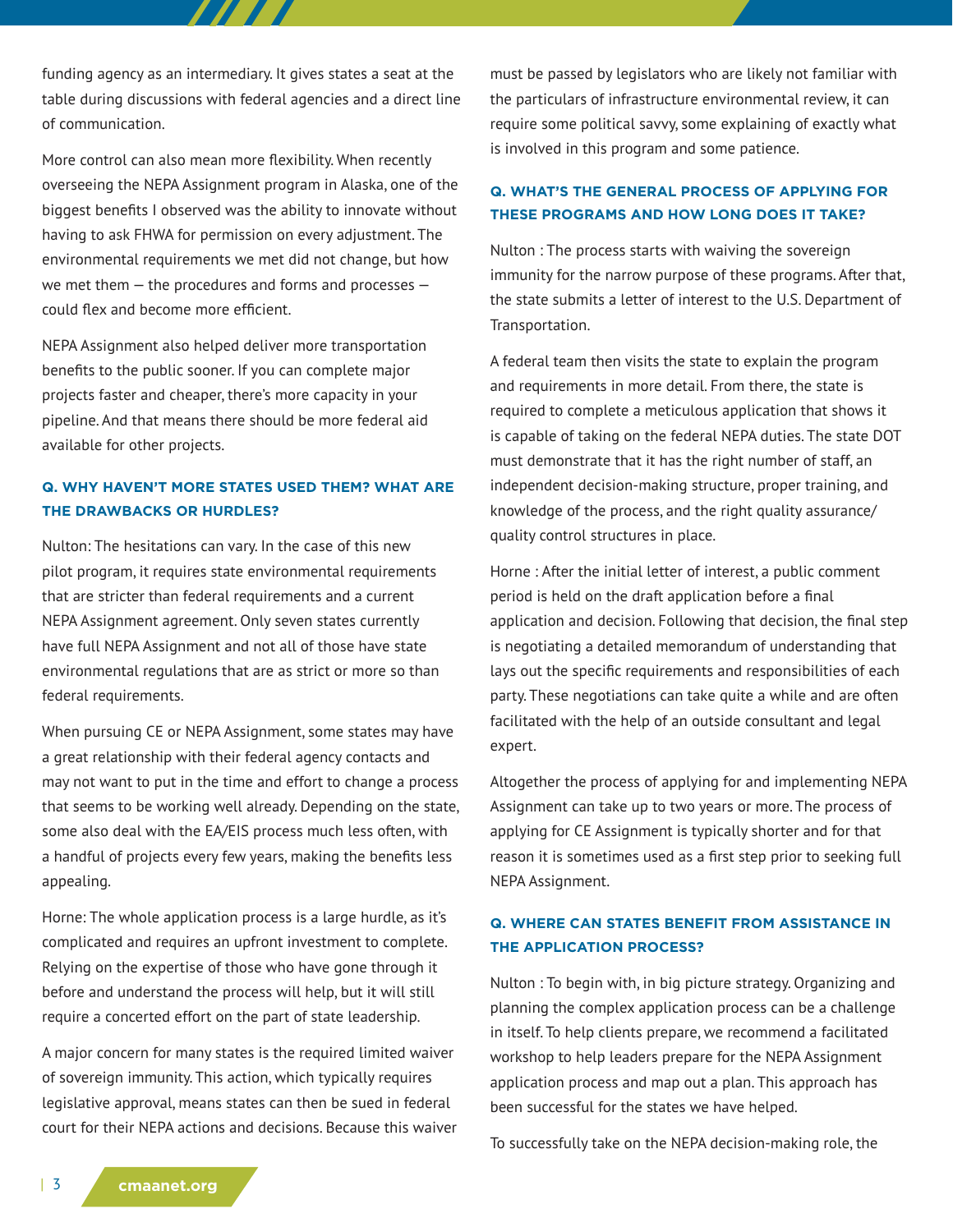federal government needs to be assured that the state DOT has the correct procedures in place and its staff is trained to do the job of environmental reviews meeting federal standards. For states that do not have a lot of environmental staff or that have inexperienced staff, it can be a high bar. State DOTs unsure of how their procedure manuals and staff will stack up can undertake or commission a preliminary gap analysis of existing manuals, training and staff knowledge, to address deficiencies before an official FHWA analysis.

Horne : It's likely that environmental procedures manuals will need to be updated. New performance measures, QA/QC plans, and handbooks will likely need to be created. Training will need to take place on new requirements. Even websites and public-facing materials on the state's environmental process will need to be updated. In addition to in-house DOT staff, consultants familiar with the process can be an added resource.

Looming over all of the updates to existing guidance materials is the application itself, which can be hundreds of pages long.

Finally, the work doesn't end when the application is accepted and the MOU is signed. NEPA Assignment requires annual audits in a program's initial years, which require extra effort. Self-assessments are also required. Expanded and continued training may also be needed for employees to ensure staff are following new guidance.

#### **Q. HOW DID YOUR CAREER LEAD TO A SPECIALIZATION IN NEPA REGULATIONS?**

Horne: I studied environmental policy, planning, and public affairs in school, and I knew that I wanted a career that involved working with the public on environmental issues. After a few years working in western water rights in Washington, I expanded to doing NEPA work for the Alaska DOT&PF, helping them with their CE assignment program at the time. Successfully growing their program into the full NEPA Assignment program was a rewarding challenge. Now I work with HDR on transportation projects in Alaska and across the country. This work is rewarding because it often deals with big, important infrastructure projects and how they can be accomplished with natural and social impacts in mind.

Nulton: With a degree in biology/ecology my first job was with the New Jersey Department of Environmental Protection conducting bioassays at municipal and industrial facilities.



After a year or so I transitioned to consulting where I focused on wetland delineations and natural resource assessments, which expanded into work on EISs, many of which were fasttracked, controversial projects. My next challenge was serving as an extension of PennDOT Central Office environmental staff reviewing documents and developing procedures manuals and training courses for EISs, EAs, CEs, Section 4(f) and other topics. This led to developing NEPA and Section 4(f) courses for the National Highway Institute and teaching courses across the country. Doing the work, reviewing others' work, developing guidance, teaching others and seeing how many states expedite the environmental process has provided me with a unique perspective and problem-solving skills.

## **Q. WHAT ADVICE DO YOU HAVE FOR THOSE ENTERING THE ENVIRONMENTAL REVIEW FIELD?**

Horne: Don't be afraid to try new things, take on tasks that appear daunting at first, and never hesitate to ask for advice. I am repeatedly amazed at the thoughtfulness and generosity of folks who work in this field  $-$  they are always willing to help out by offering new perspectives and assistance in tackling big challenges that benefit us all.

Nulton: The best way to figure out what you like best in this industry is to try new things. Learn as many aspects of the process as you can. Volunteer to help with traffic counts or shovel dirt for test pits at an archaeological site. Read the regulations and guidance documents relevant to what you are doing. Don't just follow the last best example; learn why you are doing what you are doing. Think outside the box. Look for innovative ways to do things more efficiently and effectively. When someone says a task is impossible, look for a way to make it possible. Network with others and share your knowledge.  $\sum$